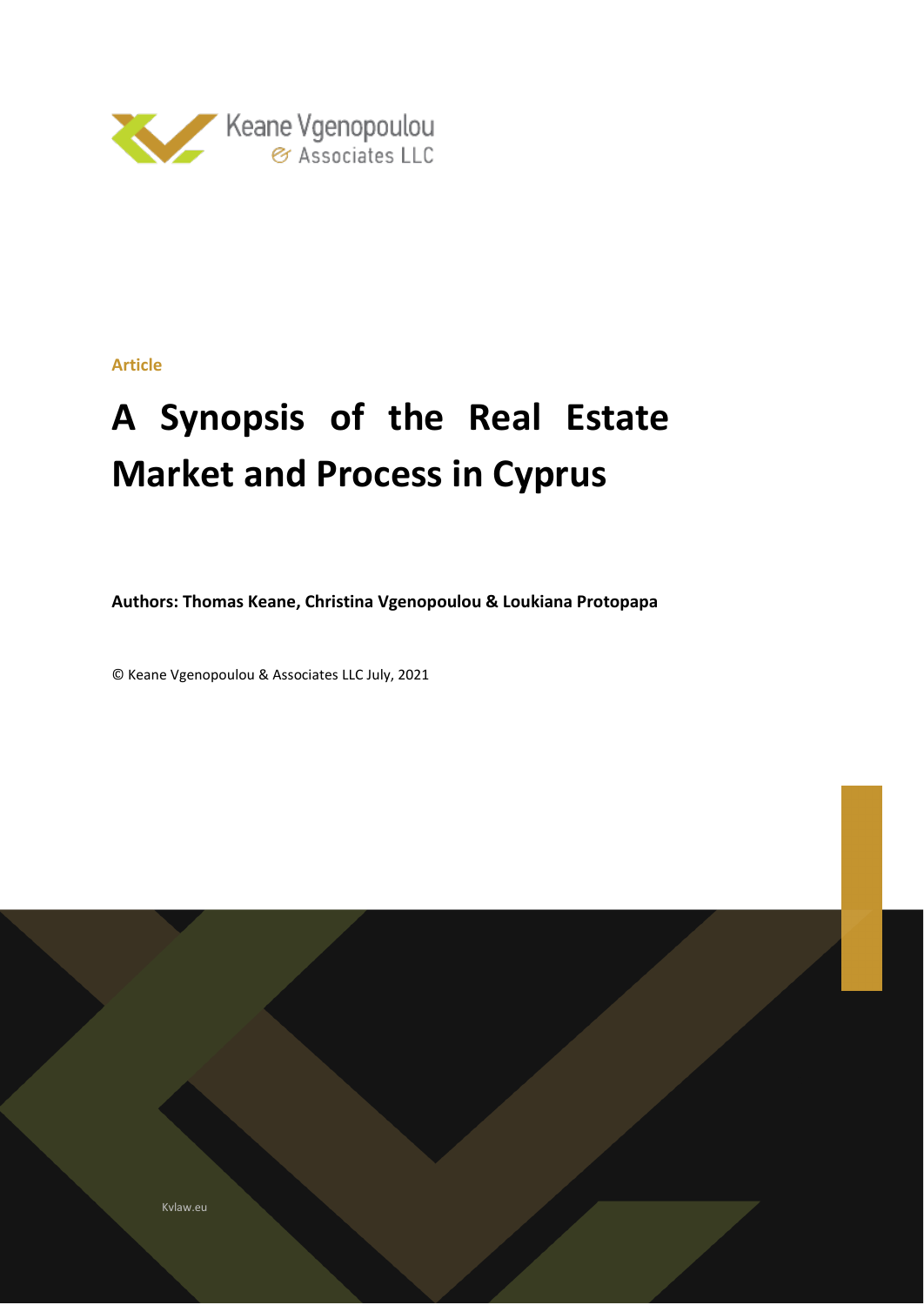

## **Introduction**

Being located at the heart of the Mediterranean Sea, blessed with unparalleled natural beauty and endless sunshine throughout the year, Cyprus has been renowned as an ideal location for building not only a holiday residence but a home for your family as well.

The country has been a member of the European Union since 2004 and is established as a respected hub for doing business mainly due to its advantageous tax system, investment incentives and services-offering oriented culture. When this is topped with a growing real estate sector that offers prestigious opportunities and a well-structured framework for property services, there is no doubt as to why Cyprus is considered as an attractive real estate market by people across the globe.

## **The Real Estate Market Evolution**

Even though the market has seen a slight decrease in the volume of property sales and values during the past year due to the termination of the Cyprus Investment Program and the effects of Covid-19, real estate is still regarded one of the main pillars of Cyprus's economy. According to the Department of Lands and Surveys (the "DLS"), the country has seen a stable increase of contracts of sales since 2013 which, as previously stated, was followed with a decline during the year 2020.

In particular, Limassol is the city holding the majority of property sales with both locals and foreigners investing in the city's high-end properties. In 2019, a year during which real estate peaked, Limassol alone held 33.9% of the total sales in the country. The city's success is highly influenced by the effects of the Cyprus Investment Program which attracted high net-worth individuals to this coastal city. The sudden termination, however, of the Cyprus Investment Program is expected to affect the superiority of Limassol over other cities and the performance of the real estate sector as a whole.

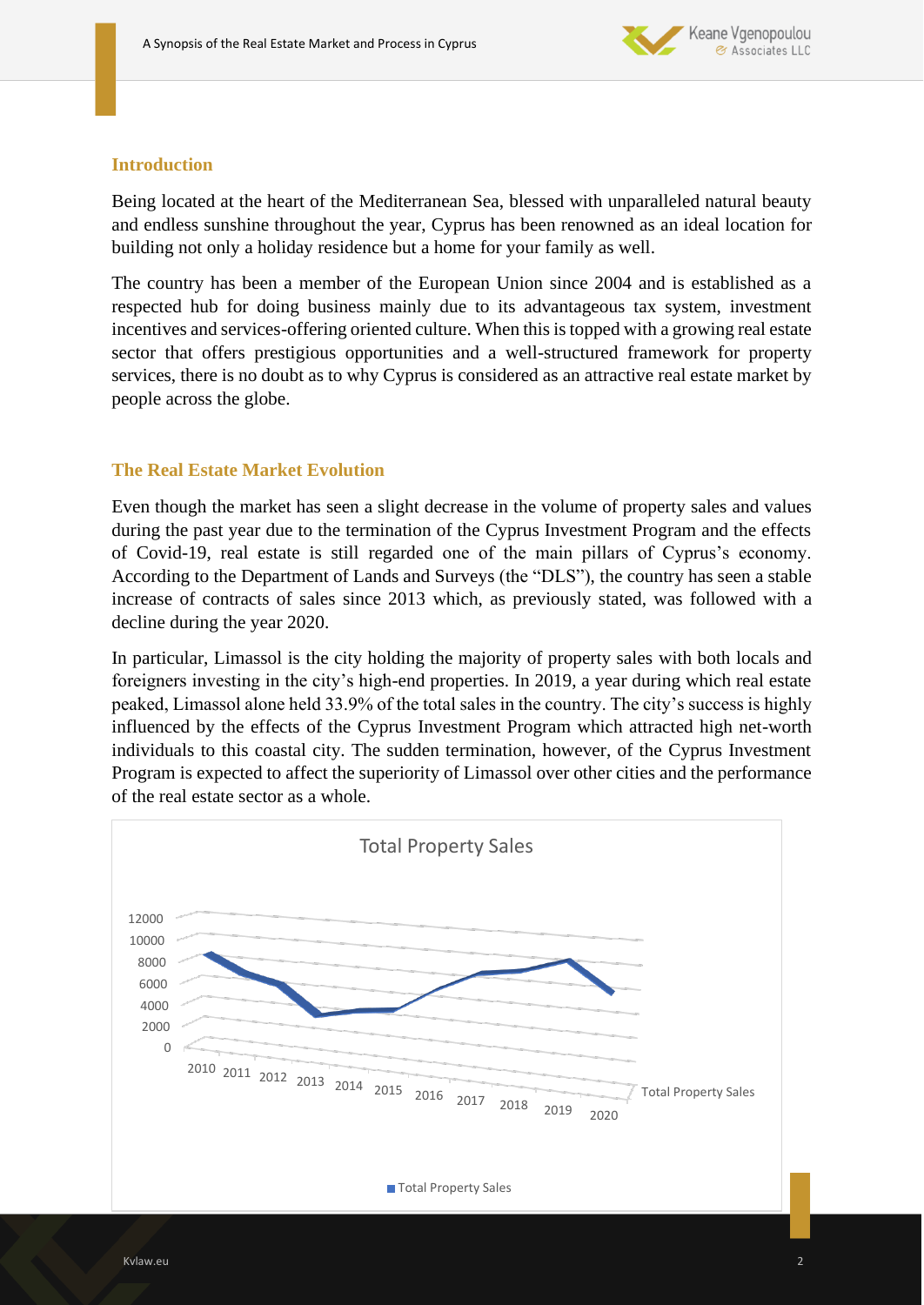

The accession of Cyprus to the EU meant the termination of any prior restrictions in buying real estate in Cyprus by EU citizens. Accordingly, EU citizens can purchase property in Cyprus freely. In contrast, non-EU citizens must obtain permission from the country's Council of Ministers following the execution of the sale agreement through the submission of a written application. It should be noted that such applications are usually approved, however, it may take a while to process.

In any case, Cyprus has attracted a large pool of foreign investors over the years. Between 2013 and 2019, the island has witnessed an increase of 340.6% to the total number of buyers from abroad. While domestic capital has traditionally been the backbone of the real estate sector, since 2018 things have changed with the total number of foreign and domestic buyers being more evenly split. For example, in 2020 over the total number of sales in real estate 40.4% were by foreign buyers and 59.6% by locals.



# **How are Property Prices Affected**

Based on data from both the Central Bank of Cyprus and the Royal Institution of Chartered Surveyors (RICS) in Cyprus, residential property prices have been declining during the period between 2010 to 2016. However, since then the prices have been steadily rising. Specifically, there has been an increase of 12.3% in apartment prices and 3.8% in house prices between 2016 and 2019.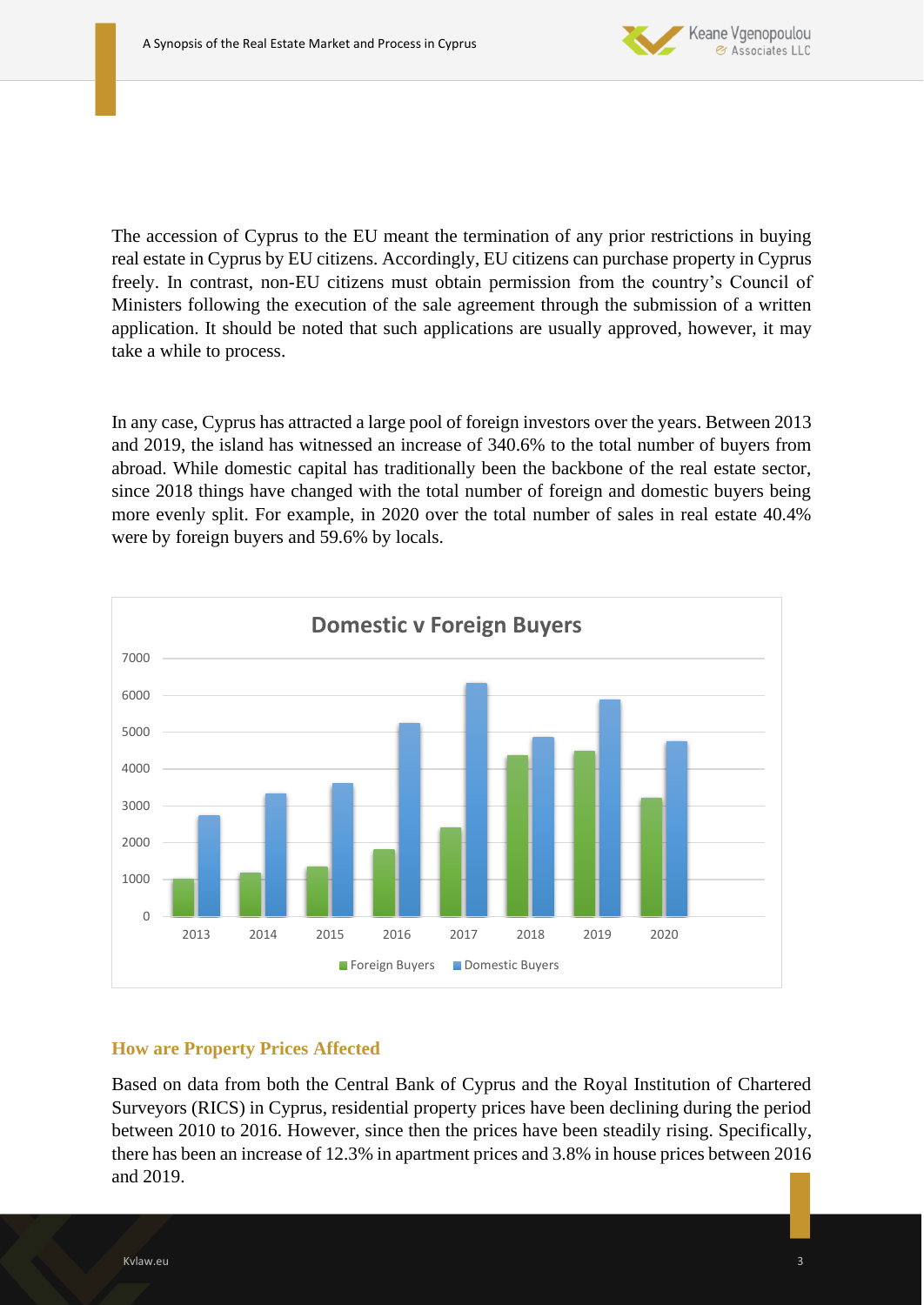

According to RICS, the market capital value of apartments increased by 0.1% on an annual basis while for houses, market value decreased by -0.1%. In contrast, rental values increased by 0.5% and 0.8% for apartments and houses respectively on an annual basis.

# **Common Steps in Real Estate Acquisitions**

Even though the full extent of the pandemic and CIP's termination effects remain to be seen, it is undoubtable that the island is still high on the apex of real estate investment destinations. This is further supported by the streamlined and straightforward framework governing real estate acquisitions in Cyprus.

## Due Diligence

Typically, the first step in property acquisitions is the carrying of a due diligence exercise in order to, inter alia, verify the information provided by the seller, determine whether the property is burdened by any encumbrances and ensure that all necessary licenses and/or permissions are in place.

#### Waivers

It is not unusual for properties to be burdened by a mortgage registered in favour of a banking institution. If this is the case, the said banking institution will be requested to waive the rights created in its favour by the registration of the mortgage on the property. Such waivers carry certain conditions which the seller and buyer will need to satisfy.

#### Sale Contract

Following the performance of the relevant due diligence and searches, the parties, as a best practice, will enter into a Sale Agreement which shall stipulate the terms and conditions of the transaction. It is important to note that on the 2nd of April, 2021, the House of Representatives announced a new amendment regarding contracts of sale for real estate which states that only registered lawyers should draft sale agreements of real estate or other documents relating to property transactions.

#### Permits and Final Approvals

If the relevant property is regarding real estate that shall be constructed, then before the commencement of construction, a Town Planning Permit and a Building Permit must be obtained from the relevant authorities. Permits must also be obtained with regards to any proposed changes to the project which affect the planning of the construction.

The relevant authorities will inspect the development following its completion to verify compliance with the terms of the Permits and, if satisfied, will then issue a Final Approval for the development.

#### Filings with the DLS

The buyer has the right to file the executed Sale Agreement with the District Lands and Surveys Office (the "DLS") within six months from execution. In practice this is done to officially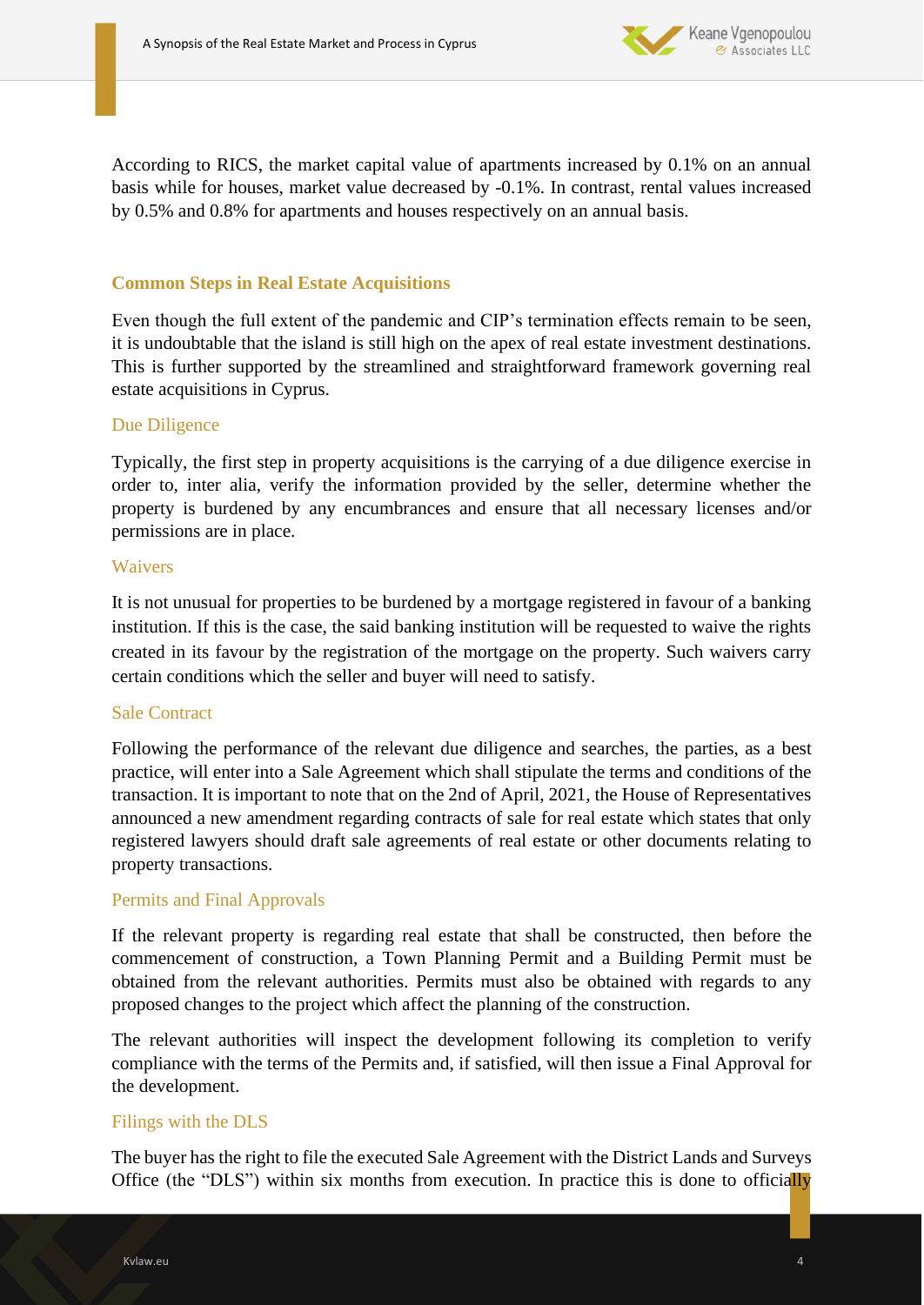

register the property as having been purchased by the buyer and to ensure that the seller is blocked from disposing the property to any third party. It also gives priority to the rights of the buyer under the sale agreement over other encumbrances which may be filed with the DLS.

# Title Transfer

After the relevant filings with the DLS, the title deed of the property can be transferred to the name of the buyer, following which, he will appear as the new registered owner of the property. The transfer of ownership is effected by a simple registration with the DLS. The prescribed application form N270 should be completed for submission together with:

- $\checkmark$  The registration certificate (title deed) of the property.
- $\checkmark$  Copy of the Council of Ministers' permission to acquire the said property (if applicable).
- $\checkmark$  Written confirmation from the Central Bank of Cyprus that purchase is done by foreign funds(if applicable).
- $\checkmark$  Evidence of payment of all property taxes to date (these taxes may include sundry municipal/local authorities taxes and sewage tax).
- $\checkmark$  The contract of sale duly stamped.



#### **Main Tax Considerations**

#### Transfer Fees

The buyer may also be required to pay transfer fees in order for the DLS to complete the transfer of ownership. Payment is due when the transfer of the Title Deed in the name of the buyer takes place. The fees are calculated based on the market value of the property at the date of the purchase, as below: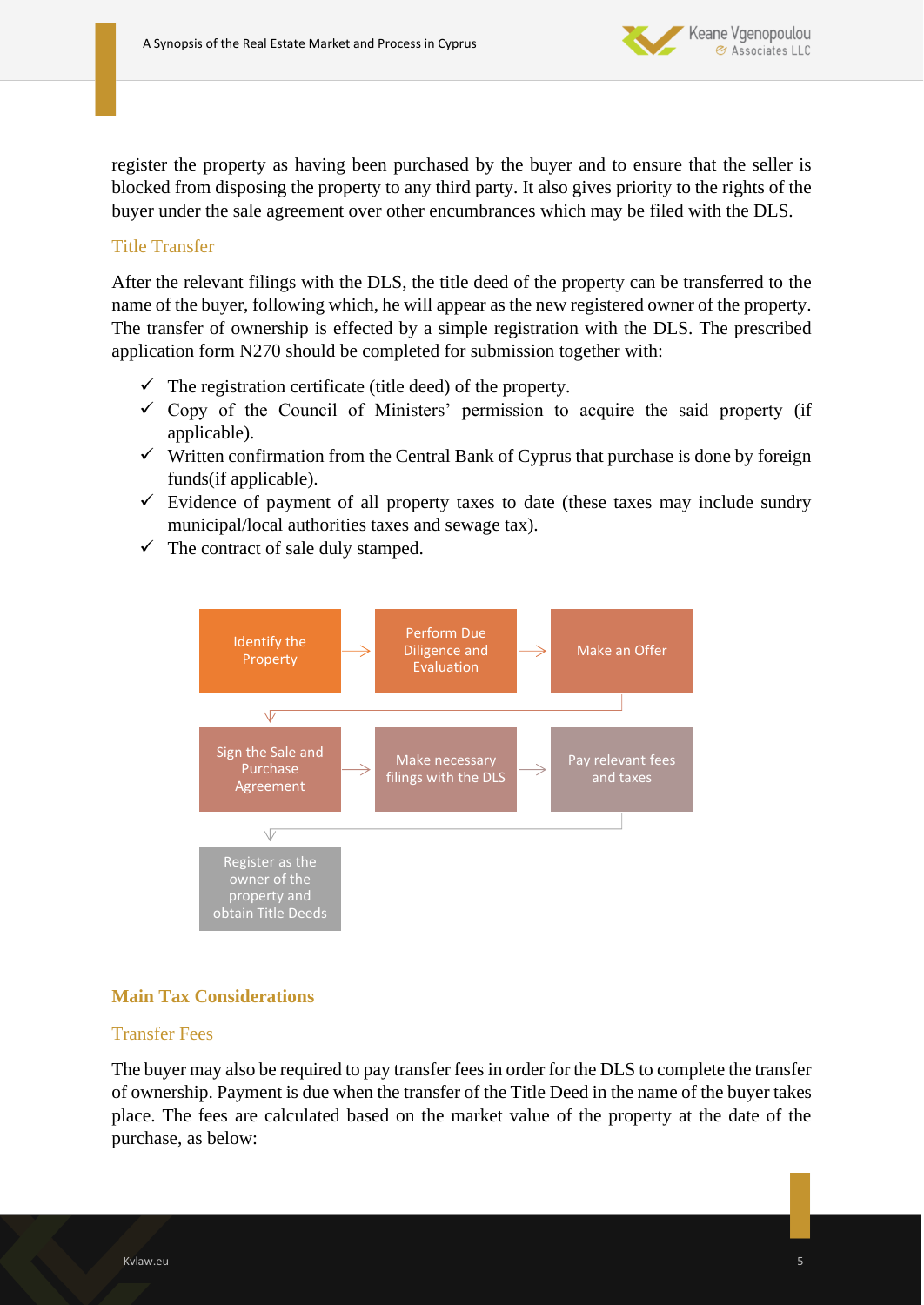

| <b>Value of Property</b> | <b>Transfer Fees Rate (%)</b> | Accumulated Fees $(\epsilon)$ |
|--------------------------|-------------------------------|-------------------------------|
| $0 - 685.000$            | 3%                            | $\epsilon$ 2.550              |
| €85.000 - €170.000       | 5%                            | €4.250                        |
| Over $\epsilon$ 170.000  | 8%                            | Depends on exact amount       |

It is important to note that if the property is in joint names, then the purchase value is divided into two parts which results in reduced Transfer Fees.

Transfer Fees will not be payable for properties which are subject to VAT and Transfer Fees are reduced by 50% for those who do not pay VAT on their purchase.

Further to the above, certain transfers bear fixed transfer fees which are calculated as follows:

- o from parents to children: n/a
- o between spouses: 0,1%
- o between third degree relatives: 0,1%
- o to trustees: €50
- o Mortgage registration fees are 1% of the current market value.

## Value Added Tax (VAT)

The current VAT rate in Cyprus is 19%, however, pursuant to Law on Value Added Tax of 2000, the buyer may pay only 5% VAT if several criteria are satisfied:

- $\checkmark$  The buyer must be an individual (not a company) who has completed their 18th year of age on the date of applying for the reduced rate;
- $\checkmark$  The buyer must acquire the property for use as their principal and permanent place of residence in Cyprus;
- $\checkmark$  The application for a planning permit (or a building permit where no planning permission is required) must be submitted to the competent authority after 01/05/2004;
- $\checkmark$  The application must be submitted before the applicants have moved in the dwelling;
- $\checkmark$  If the beneficiary has received a grant under the Special Grant (Purchase or building of a Home) Law, he or she is not entitled to apply for a reduced VAT rate before the expiration of 10 years from the time he/she received the sponsorship, unless he/she attaches a certificate from the Grant Agency that he/she has reimbursed the grant or part there of it, accordingly;
- $\checkmark$  The reduce rate 5% applies only the first 200 m2 of residential property, according to the architectural plans, approved by the official authorities in the Republic of Cyprus. For the remaining area, the buyer will have to pay the standard rate – 19%.